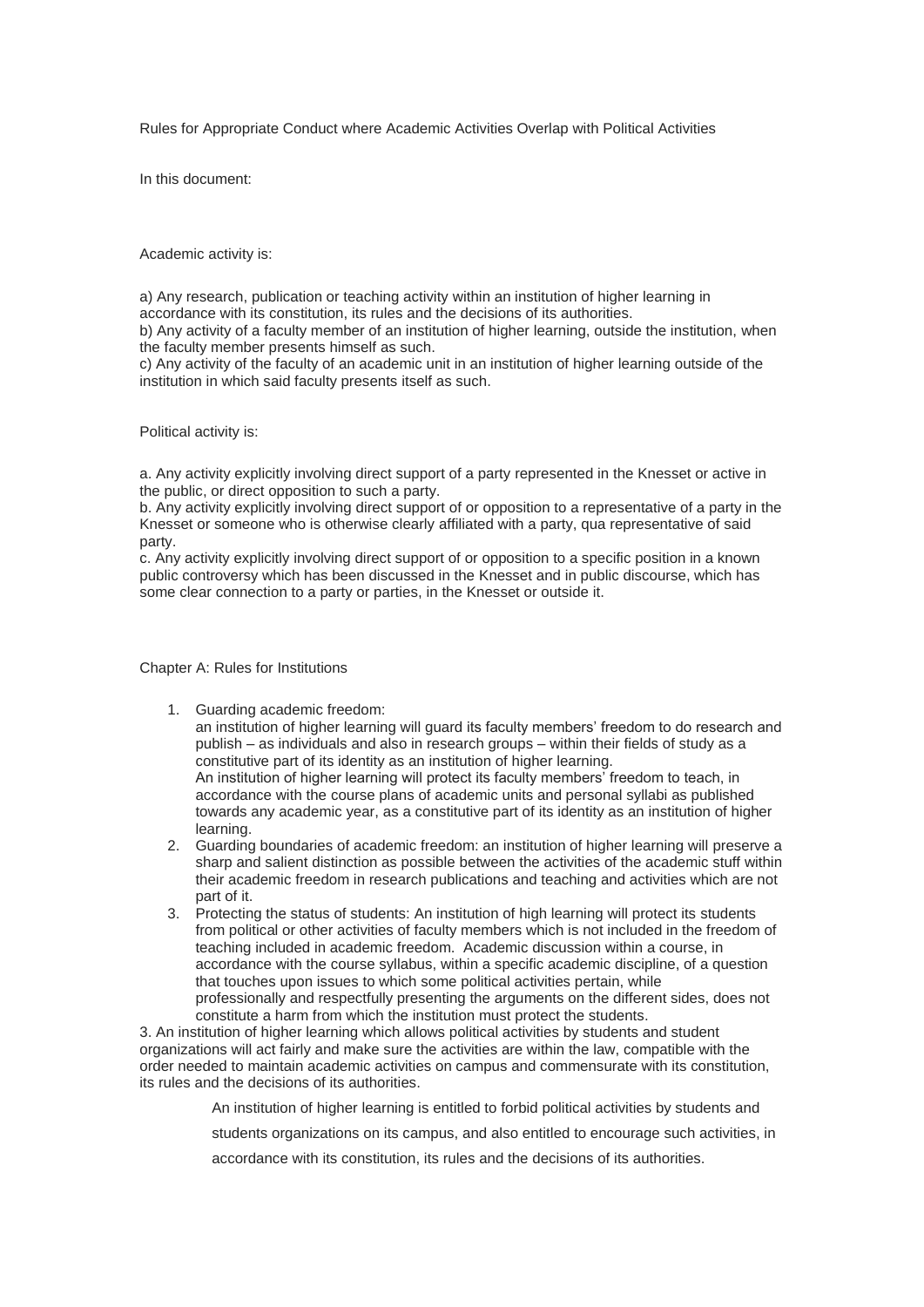An institution of higher learning which allows political activities by students and their organizations will take concrete steps against any such activities that harms the freedom of expression or freedom of creation of other students and organizations. Use of freedom of expression or freedom of creation in a manner harmful to human dignity should be properly limited by the institution of higher learning itself and not by students or anyone else.

4. Avoiding Political Identification:

An institution of higher learning will stay away from identifying itself with political causes and from backing political activities under its auspices, and take concrete steps against any conduct that creates the natural appearance that the institution or one of its units or the academic stuff align themselves with a political cause or give the appearance of aligning themselves with a political activity.

An institution of higher learning which allows the renting of campus facilities for external events will make sure that public announcements of these events will not carry its name and will not allow the natural appearance of the institution sponsoring the events. An institution of higher learning will exercise special caution during election periods in any domain in which appearances of political identification arise naturally, as when it comes to visits from major political actors, the participation of such actors in official ceremony and the granting of honorary degrees

### 5. Implementation Apparatus

An Institution of higher learning will maintain, on the basis of its constitution, its rules and the decisions of its authorities, an official apparatus whose exclusive function would be the implementation and oversight of academic freedom, the limits of academic freedom, the status of students and the avoidance of any appearance of political identification.

The apparatus will be responsible for the implementation and oversight of academic freedom, the limits of academic freedom, the status of students and the avoidance of any appearance of political identification subject to judgment. Within this framework "educational notices" can be published regarding activities or impending activities within the institution, subject to judgment.

The apparatus will allow receiving, investigating and adjudicating complaints, as well as publishing them in appropriate detail and circulation, taking corrective steps and recommending further steps to the appropriate institutional authorities.

The apparatus could be a currently existing one, such as an ethics committee or a student ombudsperson office, or a new one run by faculty of the relevant institution, including judges with academic experience.

### Chapter B: Rules for Academic Units

In this chapter, an academic unit within an institution of higher education is any academic body operating within the institution in accordance with its constitution, its rules and the decisions of its authorities, including departments, divisions, institutes, programs, libraries, laboratories, publishing bodies and so on. Similar rules will govern faculties and schools, mutatis mutandis.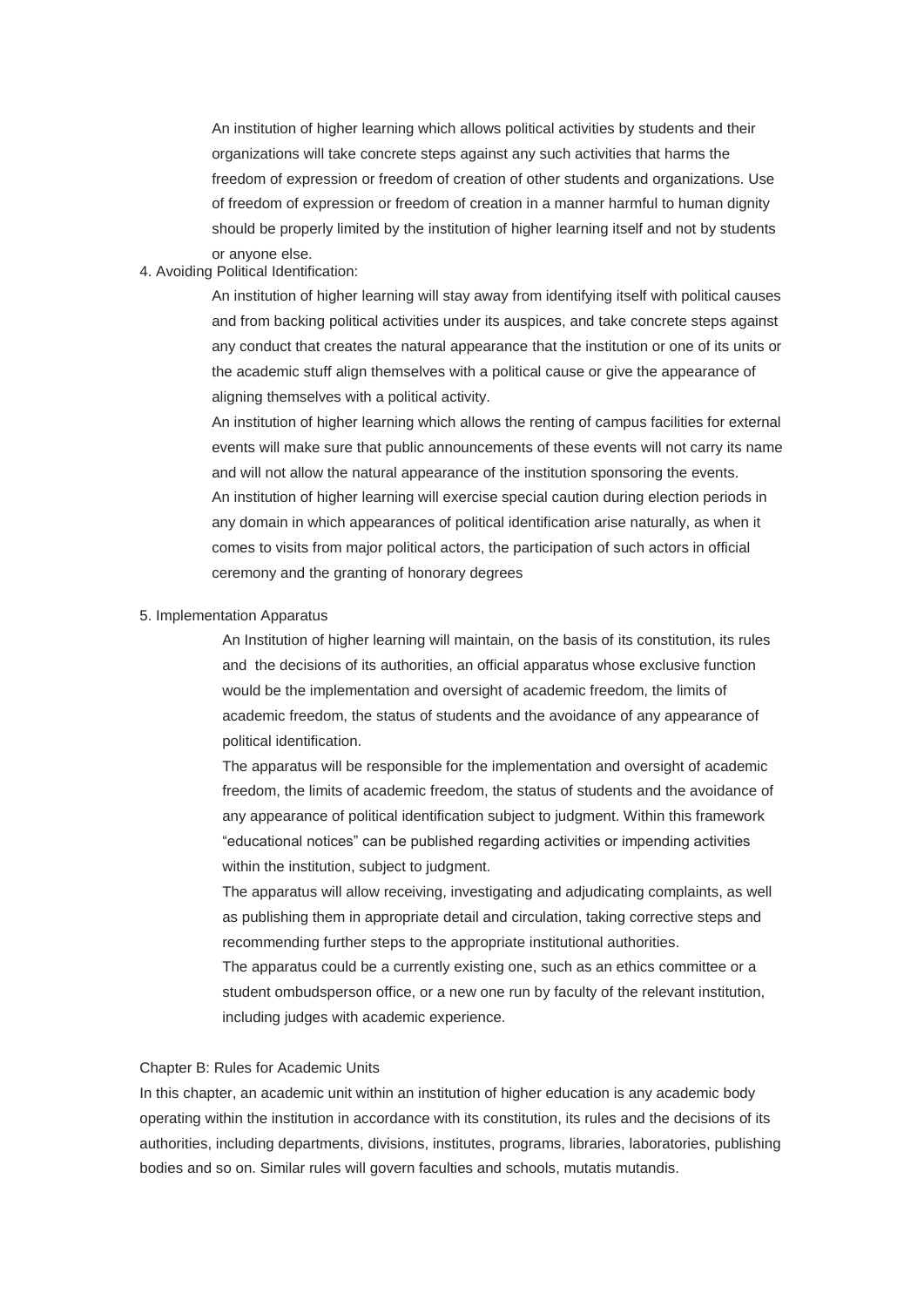#### 1. Protecting the academic field and its boundaries

An academic unit will sustain academic activities in the line of research, publishing and teaching within a specific academic discipline, in a topic or topics related to the field, using the methodology accepted by the international community of scholars in the discipline, in accordance with the institution's constitution, rules, and the decisions of its authorities charged with handling the discipline and the academic fields of the unit.

An academic unit will make changes when it comes to its research, publication or teaching on the basis of considerations accepted by or acceptable to the international community of scholars in the discipline.

# 2. Diverse treatment

An academic unit will sustain academic teaching activities, within a specific discipline, in as wide a scope as possible, given the circumstances, of subjects and trends acknowledged by the international community of scholars in the discipline. An academic unit that sustains academic teaching activities, within a specific discipline, in a narrow selection of subjects or trends will specify it clearly and prominently in its plans and syllabi, which are published towards every academic year. In such a case, the unit will take concrete steps against the appearance that a narrow selection was preferred on the basis of considerations having to do with the political activities of the unit's faculty members.

### 3. Academic Appointments

An academic unit will discuss a candidate for a faculty position, whether tenure track or not, whether senior or not, solely on the basis of considerations rooted in research ability in the unit's academic discipline or teaching ability in that specific discipline, as well as considerations pertaining to the unit's research and teaching needs, in accordance with the institutions constitution, its rules and the decisions of its authorities.

An academic unit will be very careful not to allow, when considering the appointment of a new member, nor to give any weight to the relationship between the candidate's political activities, such that they are, and the political activities of existing members of the unit, such that they are. The academic unit will be aware of the risk or the possibility that a new academic appointment will be naturally interpreted as tainted with considerations of political kinship, and in such a case will take appropriate concrete steps against such appearance, in accordance with the institutions constitution, its rules and the decisions of its authorities. An academic unit will be very careful not to allow, when considering the promotion of a faculty member, granting tenure or granting a chair not to give any weight to the relationship between the candidate's political activities, such that they are, and the political activities of existing members of the unit, such that they are. The academic unit will be aware even of the possibility that a new academic appointment will be naturally interpreted as tainted with considerations of political kinship, and in such a case will take appropriate concrete steps against such appearance, in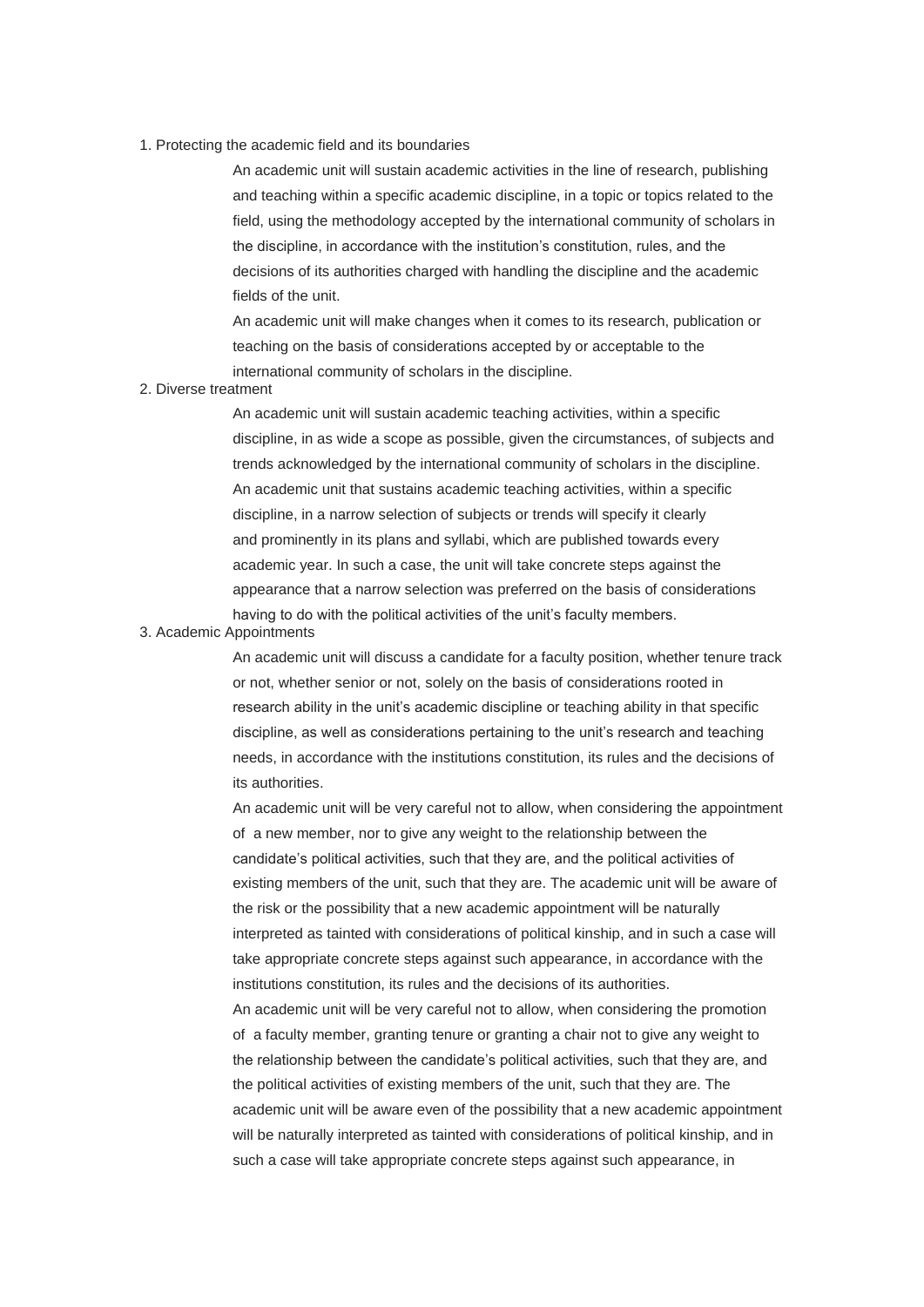accordance with the institutions constitution, its rules and the decisions of its authorities.

### 4. Conferences

An academic unit will hold academic conferences aimed at promoting research in its discipline on the basis of consideration accepted by or acceptable to the international community of scholars in the discipline regarding research, publishing, topics, speakers and the format of discussions.

An academic unit will hold academic conferences aimed at educating the students or the general public in its discipline, presenting a wide range of topics and trends in the discipline, through a wide range of speakers, or a narrower range explicitly and prominently pointed where the conference is advertised.

An academic unit will hold academic conferences, for the promotion of research or for the education of the students and the general public, only in a manner that is not naturally interpreted as political activity.

## 5. Publications.

An academic unit will issue academic publication aimed at promoting research in its discipline on the basis of considerations accepted by or acceptable to the international community of scholars in the discipline regarding research promotion, the topics of publications, authorship and format.

An academic unit will engage in academic publications aimed at the education of the students or the general public within the boundaries of the discipline, presenting a wide range of topics and trends in the discipline, through an appropriate variety of authors, or a narrower range clearly and prominently pointed in the work itself and in advertisements for it, where there is no appearance of preferring the narrower selection on the basis of considerations related to the political activities of the unit's faculty members.

An academic unit will engage in academic publications, for the promotion of research or the education of the students or the public, only in a manner that does not make it a political activity or make it naturally interpreted as political activity. An institution of higher learning and an academic unit will engage in advertising to the public through the media in a manner that does not give rise to the appearance of an exclusive or special affinity with a particular media outlet possessing a clear political identity.

### 6. Clinics

An academic unit engaging in teaching clinics for the purpose of practical training for students in its field will do its best to hold clinics in a wide range of topics and trends in the discipline, so as to allow every student to learn and act within the clinic that fits his topics of interest.

An academic unit engaging in teaching clinics will run this part of its teaching only in such a manner as to ensure that none of its parts in its academic or administrative aspects will be political activity or naturally interpreted as political activity. An academic unit engaging in teaching clinics in practical collaboration with an association active outside academia will make sure not to collaborate in a manner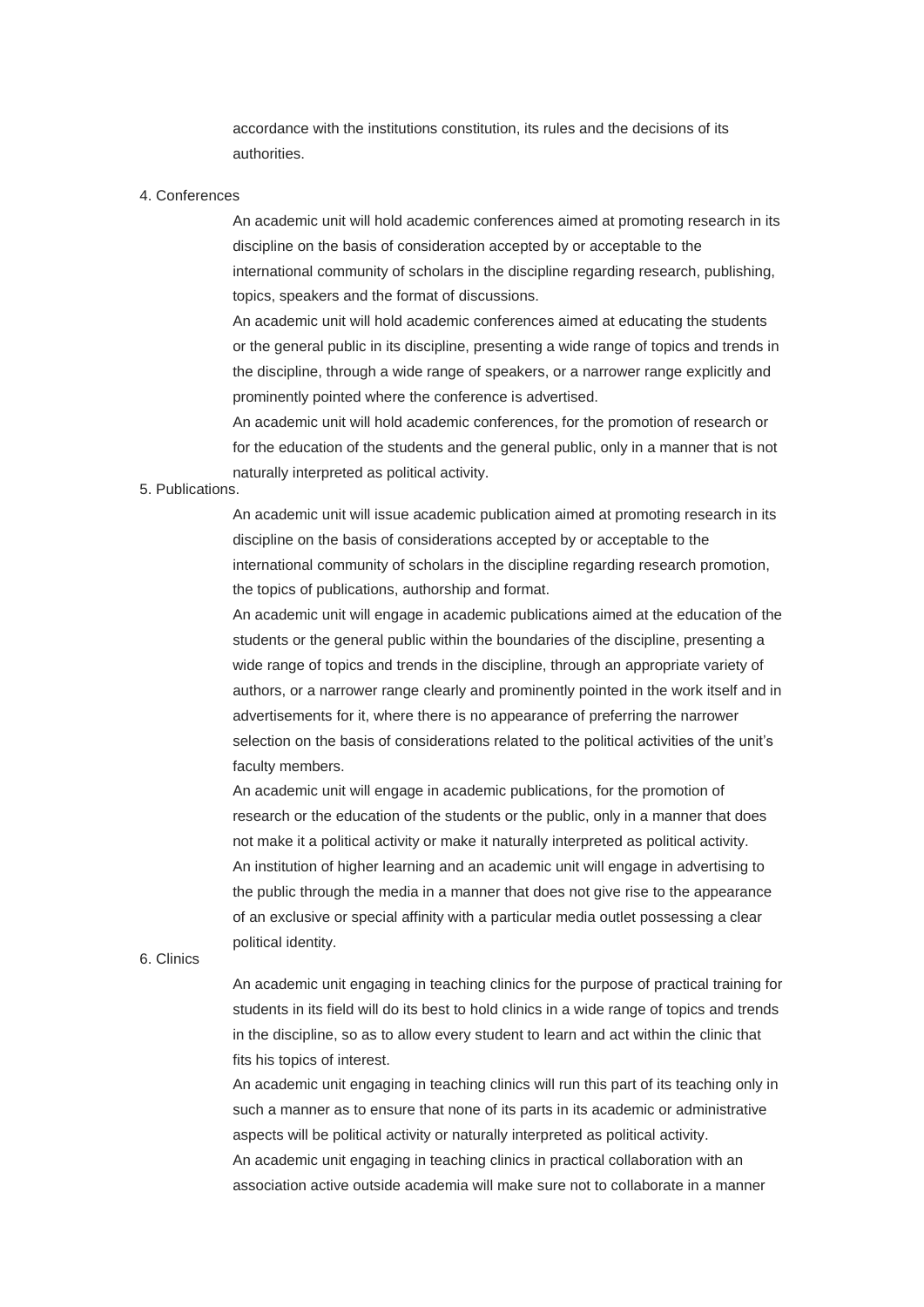that creates an identification of the unit or the course with the politics of the association or the appearance of providing an academic home to its political activities.

7. Other academic activities

An academic unit will carry out other activities involving research, publishing and teaching, within its discipline, in accordance with considerations accepted by or acceptable to the international community of scholars in the discipline, in compliance with the institution's constitution, its rules and the decisions of its authorities, only in a manner that does not make it political activity or is naturally interpretable as political activity.

8. Avoiding political identification:

An academic unit will stay away from political identification and from allowing political activities under its auspices and will take practical steps against any conduct that creates the natural appearance of the unit or its faculty identifying with political causes or of allowing political activities under its auspices.

#### Chapter C: Rules for faculty members

1. Research

The member of the faculty of an academic unit of an institution of higher learning will engage as he pleases in academic research and publishing activities, within the specific discipline of the unit, in topics related to the relevant field or fields, using methodology accepted by the international community of scholars in the discipline and in accordance to its professional ethical standards.

The faculty member in an academic unit engage as he pleases in introducing novel changes in the discipline, topics and methodology on the basis of considerations accepted by or acceptable to the international community of scholars in the discipline and in accordance with its professional ethical standards.

The faculty member in an academic unit will publish his research in conventional fora of the international academic community of the discipline in which the research is conducted and in accordance with its ethics in the way he pleases The faculty member in an institution of high learning who publishes his research will specify his affiliation with his institution of higher learning. Mentioning the affiliation does not make the institution or the academic unit co-authors or partners to the content of the publication.

2. Class instruction: courses

"Courses" refer mostly to courses in which students receive grades.

A member of the faculty of an academic unit will teach a course within the discipline of the academic unit in accordance with the syllabus as published in the course catalogue towards every academic year or other terms of academic studies. The faculty member in an academic unit will make sure to teach according to the syllabus, which is a kind of contract between the faculty member and the students registered for the course, and will not allow himself to deviate from the syllabus and from the discipline of the academic unit for the sake of political activity or similar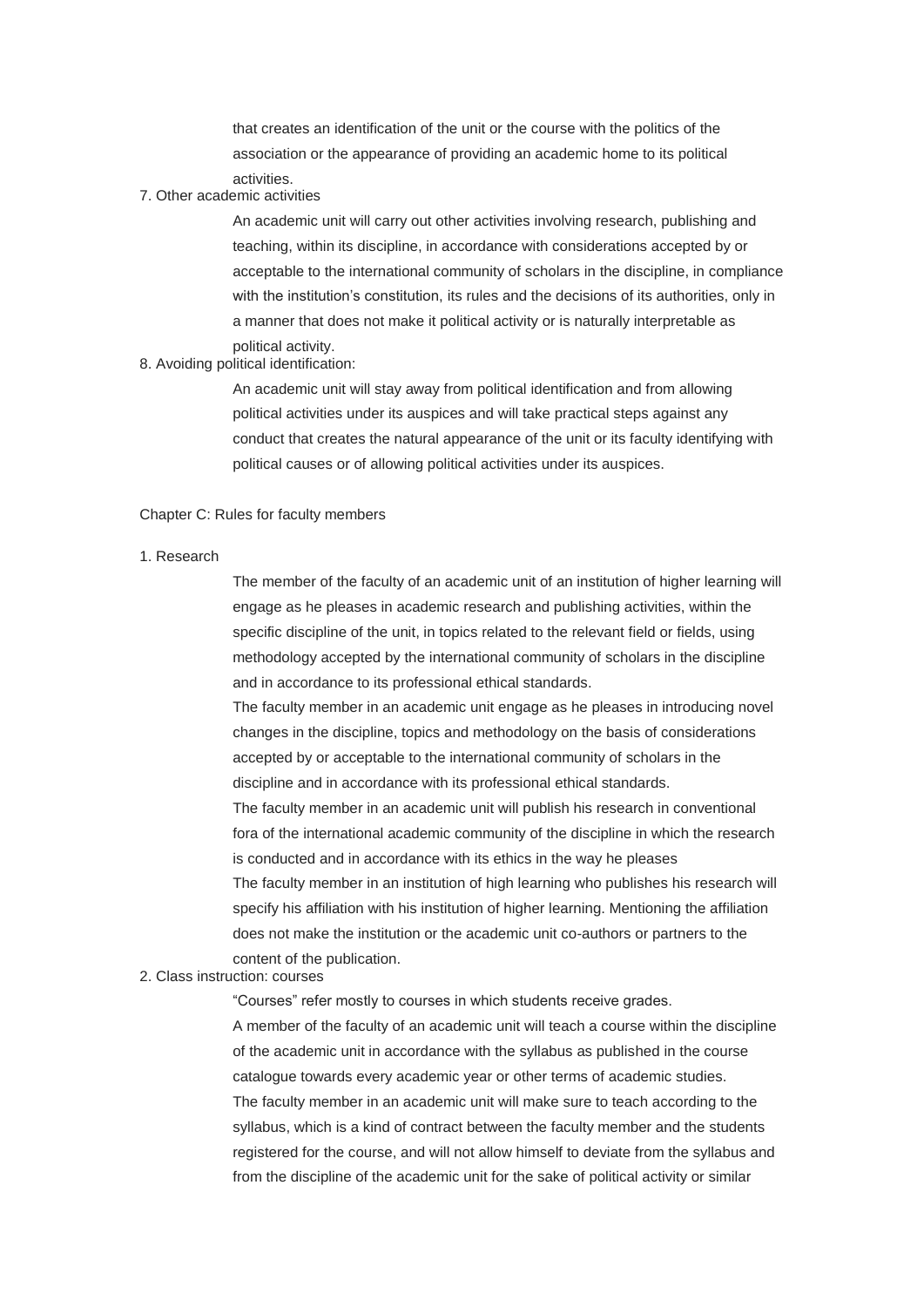proselytizing, beyond a trivial, momentary deviation. A significant deviation for the sake of political activity or similar proselytizing is inappropriate and can count as abuse of authority in the workplace.

3. Class instruction: survey courses

A member of the faculty of an academic unit who according to his course syllabus is supposed to present a field in which there is a variety of schools of thoughts, methods, and research focuses, within the unit's discipline, will give a place in his course to those schools, methods and focuses he intends to cover in more detail as he pleases but also to other schools, methods and focuses, which he will present fairly, even if not in detail as he pleases.

4. Class Instruction: Treatment of students.

A member of the faculty of an academic unit will respect the wish of students in his class to expand their knowledge of topics, methods, and schools, within the unit's discipline, and for that purpose accept their requests to clarify, explain and justify that which is said in class, within said discipline and the faculty member's expertise. The faculty member of an academic unit will steer clear of any conduct which involves rejection, silencing, exclusion or discrimination [of students] due to their characteristics or personal views, including their political views, and also of any conduct which has the appearance of such inappropriate treatment.

5. Class Instruction: Appearance

The member of the faculty of an academic unit will beware of the possibility that his speech in class will be naturally interpreted by the students as political activity. The faculty member of an academic unit will beware of using materials meant for discussion within the discipline of his unit when these materials also have political aspects that are not part of the topic of the course and are not meant for class discussion.

The member of the academic stuff will respect the request of a student to clarify the relations between his lecture that created in the student appearance of a political activity and the discipline of the unit and the syllabus of the course. The member of the academic stuff will do it in a way that is principled detailed polite or will concede that he made a mistake.

6. Class instruction: Decisions Regarding Student Work

A member of the faculty in an academic unit will evaluate students' papers and exams as well as their active participation solely on the basis of professional considerations within the course's discipline, and do so fairly.

The faculty member will present to the students in his course the professional considerations at the basis of his evaluations of papers, exams, or active participation in the course. The faculty member will do so in a timely, polite, matterof-fact manner and, if needed, correct mistaken evaluations.

The faculty member will display work done by his students in the course only if his syllabus specifies that work will be displayed, As he guides the students in their work the faculty member will take care not to hurt the dignity of his students and will evaluate and make suggestions solely on the basis of clear professional considerations within the discipline the course is in.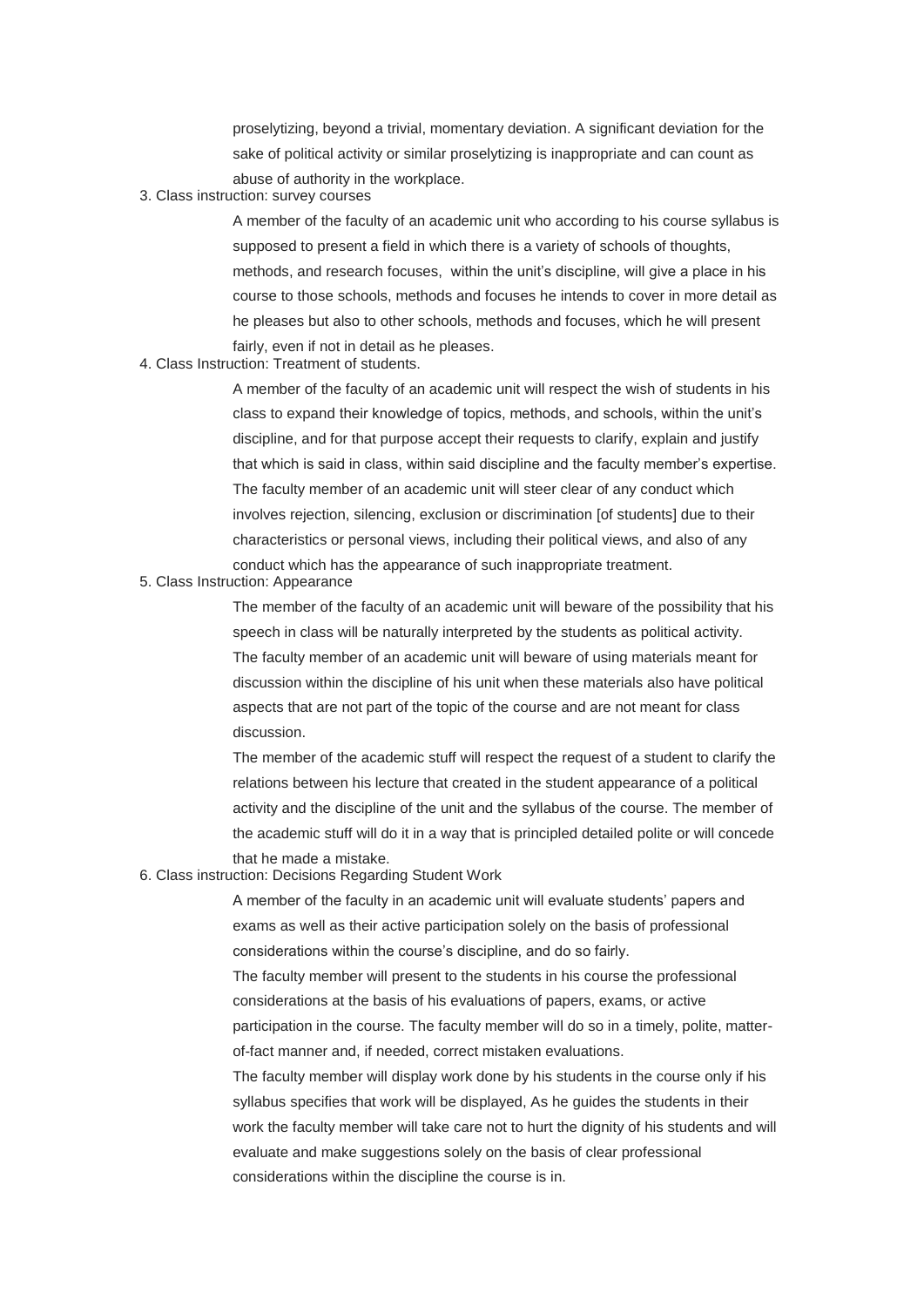The faculty member who displays students' work will steer clear of giving stage or appearing to give stage to students' political activity which might hurt the human dignity of an individual or group.

7. Teaching: Accepting Students

A member of the faculty of an academic unit who holds a course that has prerequisites will detail the pre-requisites on the course syllabus.

If the faculty member holds a course to which students are supposed to be accepted on the basis of a personal interview with him, he will include in the syllabus a clear presentation of the standards of success in the personal interview.

8. Teaching: Supervising Advanced Students

A member of the faculty of an academic unit who supervises students working towards advanced degrees will do his best to help the student write a research paper, within the unit's discipline, in accordance with the interests of faculty member and student. For that purpose, he will present the student with a variety of choices, all up to the student if he's so interested.

The faculty member will help the student develop a research program, locate professional literature, develop concepts, considerations and theories, within the units discipline, using a methodology accepted by or acceptable to the international community of scholars in the discipline, as the student wishes.

The faculty member will direct a student to work in collaboration with a nonacademic entity only on the basis of considerations accepted by or acceptable to the international community of scholars in the discipline while take precautions not to force the student to take part in political activity or create the natural appearance that he is engaged in political activity.

9. Conduct on Campus: Treatment of Students

The faculty member engaged in academic teaching will maintain the special professional relationship between faculty and students in any other campus activities, including those outside the classroom. Even in activities outside the campus, the faculty member will avoid publically hurting the human dignity of a specific student, a group of students or the students in general.

10. Conduct on Campus: Political Demonstrations

The member faculty of an institution of higher learning may participate in a political demonstration within a campus as he pleases so far as it is not forbidden by law, by the rules of the institution on whose property the demonstration is taking place or by the constitution, rules, and decisions of the institution of higher education of whose faculty he is a member.

The faculty member may participate in a political demonstration or any other political activity, on the institutions' campus and outside the context of academic teaching, only if the demonstration or other activity will not be interpreted as an identification of the institution, an academic unit thereof, or the faculty of the institution or the unit, with a political cause, or as allowing political activity under its auspices.

11. Conduct Outside Campus: Treatment of Academia

A member of the faculty of an institution of higher education will take care not to act, outside the domain of his freedom of research and teaching, in a way that harms,